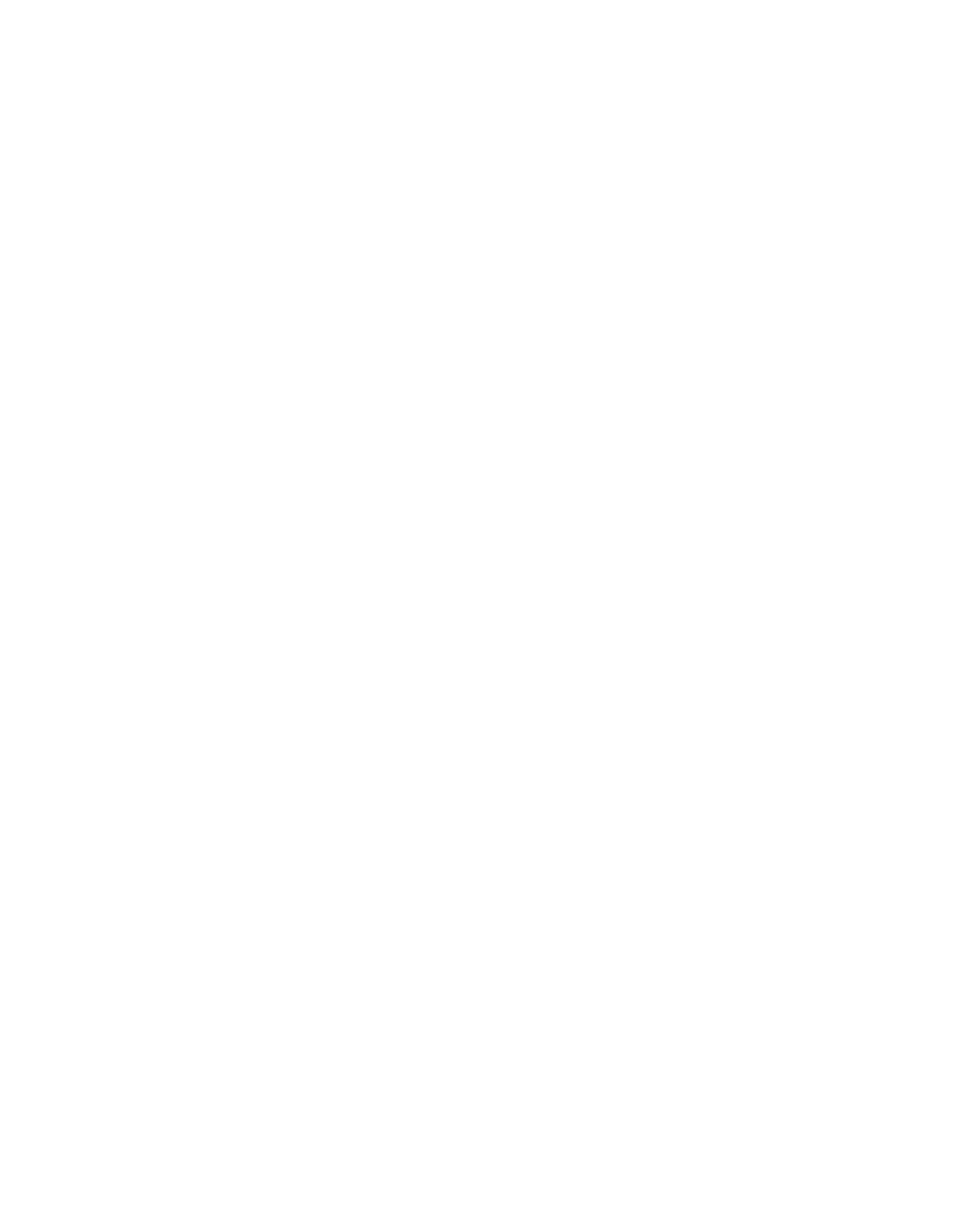### **BURKE, Justice.**

[¶1] Appellants (Landowners) seek reversal of the district court's decision granting summary judgment in favor of the Wyoming Game and Fish Commission and the Wyoming Game and Fish Department (collectively the Commission) in their dispute over the interpretation of an easement the Commission has over a portion of the Landowners" properties. We affirm.

### *ISSUES*

[¶2] The Landowners state their issues this way:

- 1. Whether the District Court erred in denying Appellants" Motion for Ruling as a Matter of Law.
- 2. Whether the District Court erred in denying the Appellants" Motion for Summary Judgment as to the Counterclaims.
- 3. Whether the District Court erred in finding that the November 20, 1964 "Permanent Easement for Public Fishing, Migratory Waterfowl Hunting, and Boat Launching," (Lusby Easement) is ambiguous; thus accepting extrinsic evidence in order to "interpret" it in a manner that is contrary to its terms.
- 4. Whether the Appellees can claim an easement by prescription under Wyoming law.
- 5. Whether the District Court erred in finding that the parties had an oral agreement to modify the Lusby Easement with regard to the location of the boat ramp.

The issues stated by the Commission can be summarized this way:

- A. Does the plain language of the easement and the available extrinsic evidence show that the parties intended to grant access to the middle of the river so the public can fish, hunt, and launch boats along the easement?
- B. Should this Court render an advisory opinion on the Commission"s authority to acquire rights by prescription?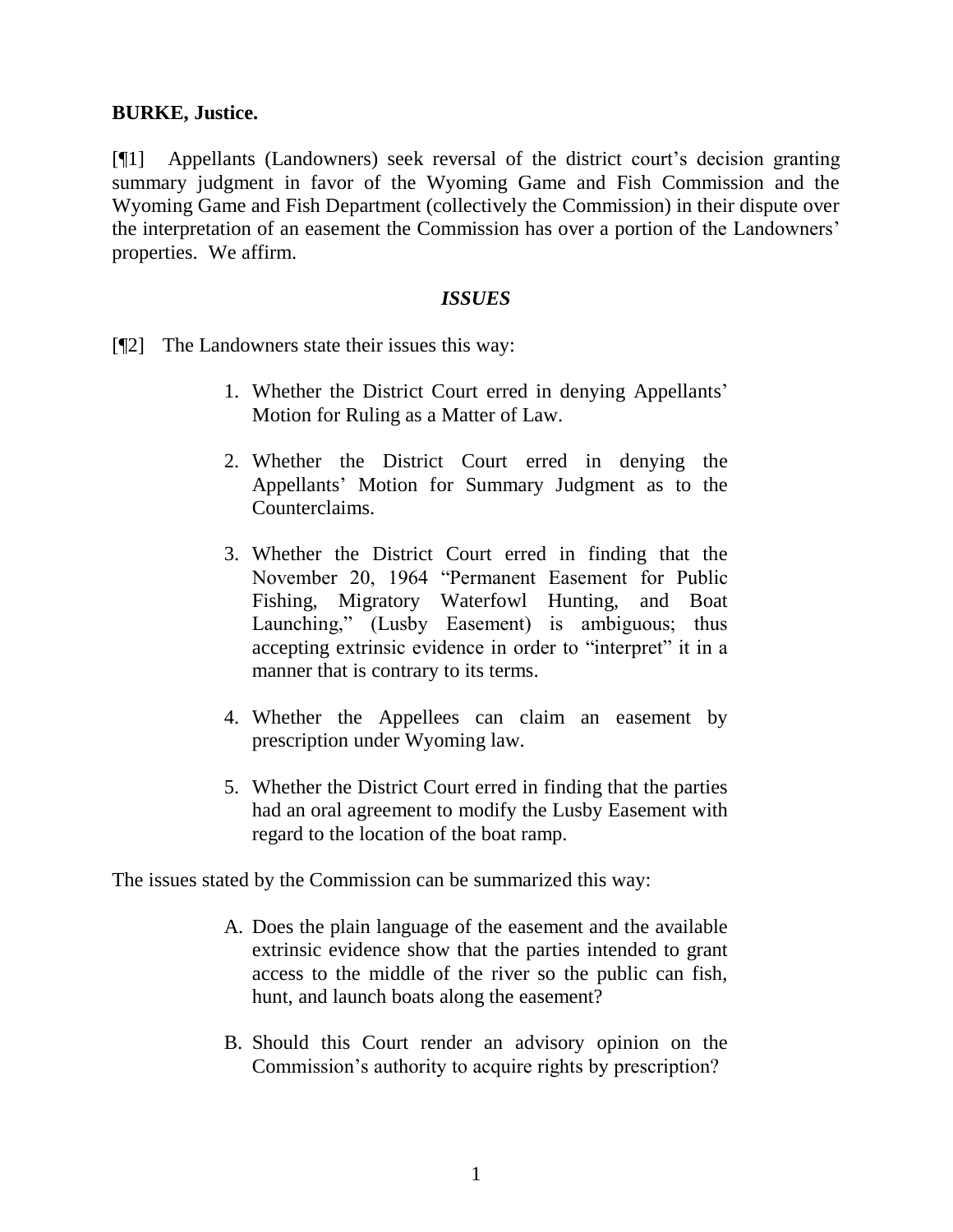C. Can the landowners complain about the location of the boat launch after they asked that it be moved?

# *FACTS*

[¶3] This recitation is based largely on the statement of undisputed facts contained in the district court's decision letter. On June 17, 1964, the Commission entered into a sales contract with Clarence and Frances Lusby for an easement along the North Platte River in Natrona County, Wyoming. The contract stated that its purpose was to grant to the Commission "for the use of the public, a permanent walking easement . . . for public hunting and fishing in and to the North Platte River." The contract specified that:

> Said easement shall extend from midstream of the said North Platte River outward to a point 100 feet above and beyond the high water line to the left of said river looking downstream.

The purchase price was listed as \$10,000.00. The Commission received federal funding for a portion of this purchase price. In the process of obtaining the funding, the Commission certified to the Secretary of the Department of the Interior that the Commission had entered into an obligation to purchase the Easement. The certification specified that the Easement extended from the "centerline of the North Platte River."

[¶4] On November 20, 1964, the Lusbys executed a "Permanent Easement for Public Fishing, Migratory Waterfowl Hunting, and Boat Launching." Included in this Lusby Easement were a "walking easement," two access roadways, two parking lots, and a boat launching ramp. With specific regard to the walking easement, the Lusbys granted to the Commission:

> A permanent public walking easement, one hundred (100) feet in width, for public fishing and migratory waterfowl hunting on the North Platte River, as particularly described in the Plat and Survey by Worthington, Lenhart and Assoc., Inc., . . . which Plat and Survey is expressly made a part of this instrument and by reference incorporated herein.

In the Plat and Survey, the walking easement is described as:

A strip 100 feet in width, as measured 100 feet to the right from the right and northerly high water line of the North Platte River (as one looks upstream) and being parallel to said high water line as said river traverses the W<sup>1</sup>/2, Section 1 and the E½ NE¼, Section 2, T.30 N., R. 82 W. and the S½ SE¼, Section 35, T.31 N., R. 82 W. of the Sixth Principal Meridian, Natrona County, Wyoming.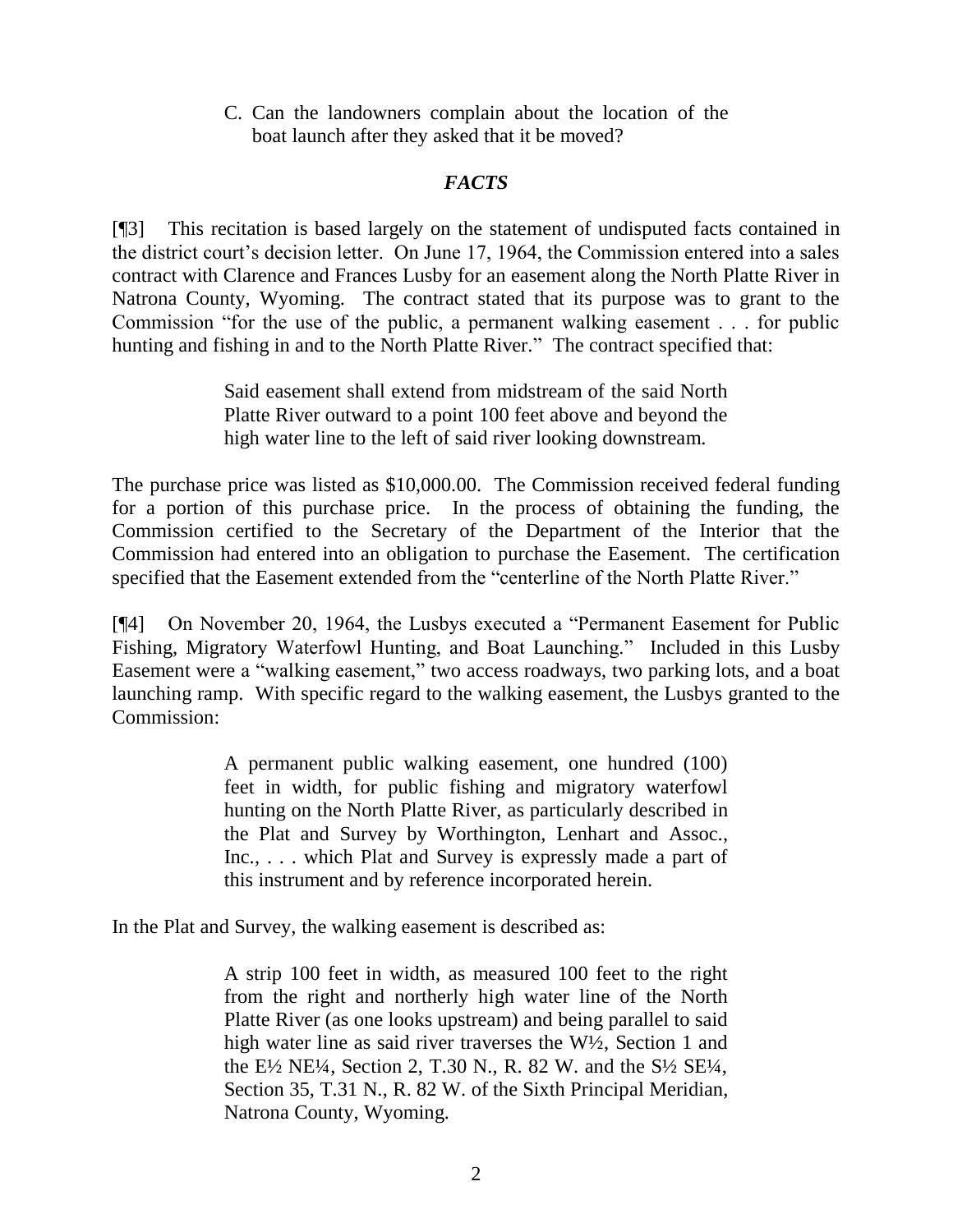The Plat and Survey then recite a detailed description, by angles and distances, of an "easement line having a total length of 10,977.1 feet or 2.08 miles, more or less." They also include detailed descriptions of the separate easements for the two access roads, two parking lots, and boat launching ramp.

[¶5] After purchasing the Lusby Easement, the Commission completed its application for federal funding by certifying to the Secretary of the Department of the Interior that it had obtained "a permanent public fishing, migratory waterfowl hunting and boat launching easement." Once again, the Commission certified that the Easement extended to "the centerline of the North Platte River."

[¶6] The Landowners are the successors in interest to the Lusbys, and their properties remain encumbered by the Lusby Easement. In October 2007, representatives of the Commission met with some of the Landowners and other interested parties to discuss concerns, including dogs being allowed to run freely on the Easement, dust from the access roads, and slow responses by Commission representatives to the Landowners" concerns. In addition, the Landowners suggested that the wording of the Lusby Easement allowed access only to the high water line of the river, not to the middle of the river. After reviewing its documentation, the Commission sent letters to the Landowners stating its position "that the easement extends from midstream of the river outward onehundred feet from the high water line." This disagreement over the extent of the Lusby Easement led the Landowners to file this suit on September 8, 2008.

[¶7] After various pretrial proceedings, the district court held a hearing on September 21, 2009, to consider cross motions for summary judgment. The district court took the matter under advisement, and issued its decision letter on October 12, 2009. It ruled against the Landowners and granted summary judgment in favor of the Commission. A final judgment incorporating the decision letter was filed on November 3, 2009. The Landowners appealed.

# *STANDARD OF REVIEW*

[¶8] This Court evaluates the propriety of a summary judgment by employing the same standards and by using the same materials as employed and used by the lower court. *Thunder Hawk v. Union Pac. R.R.*, 844 P.2d 1045, 1047 (Wyo. 1992).

> Summary judgment is appropriate when there are no genuine issues of material fact and the moving party is entitled to judgment as a matter of law. W.R.C.P. 56(c); *Metz Beverage Co. v. Wyoming Beverages, Inc.*, 2002 WY 21, ¶ 9, 39 P.3d 1051, 1055 (Wyo. 2002). "A genuine issue of material fact exists when a disputed fact, if it were proven, would establish or refute an essential element of a cause of action or a defense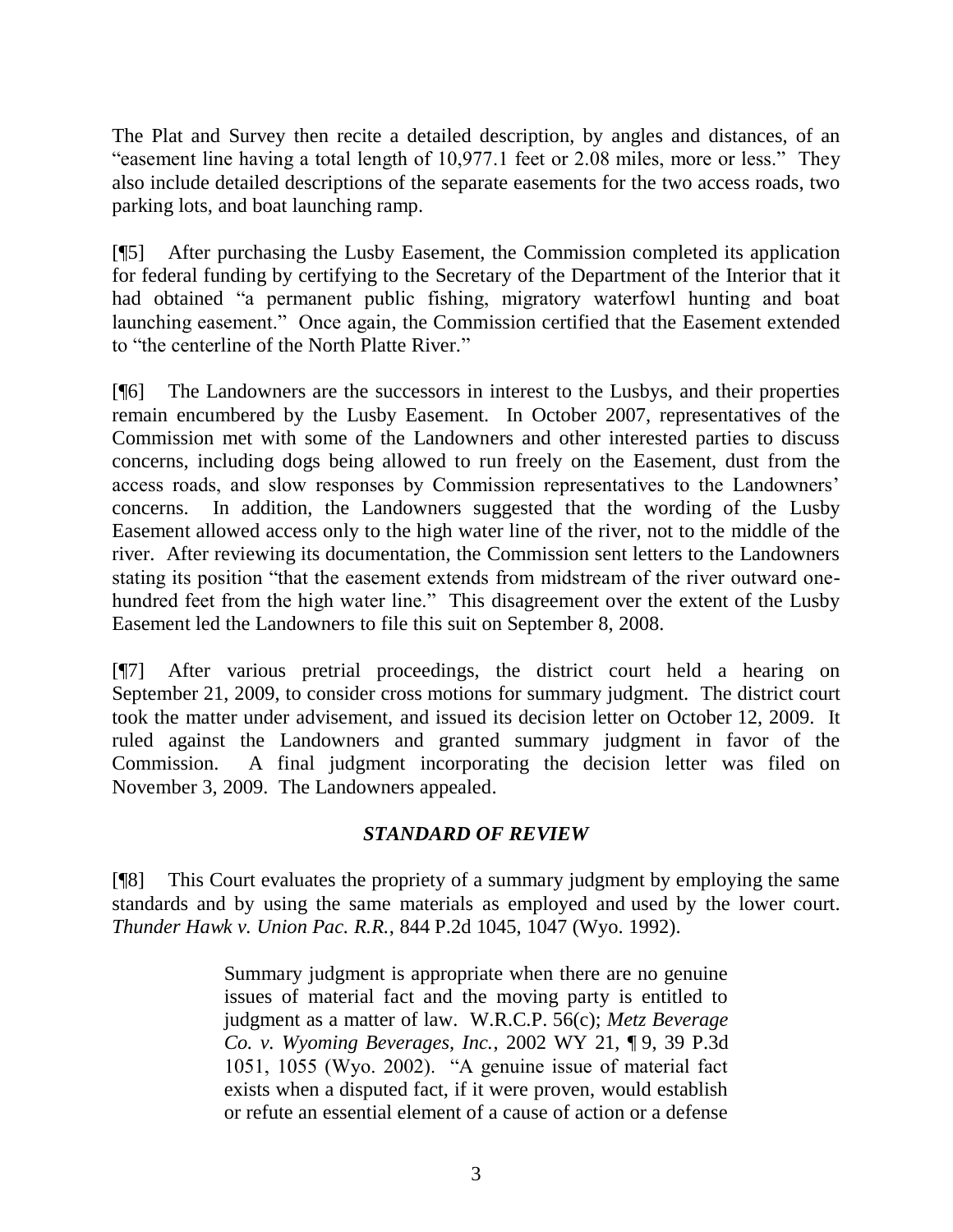that the parties have asserted." *Id*. Because summary judgment involves a purely legal determination, we undertake *de novo* review of a trial court's summary judgment decision. *Glenn v. Union Pacific R.R. Co.*, 2008 WY 16, ¶ 6, 176 P.3d 640, 642 (Wyo. 2008).

*Jacobs Ranch Coal Co. v. Thunder Basin Coal Co.*, LLC, 2008 WY 101, ¶ 8, 191 P.3d 125, 128-29 (Wyo. 2008).

[¶9] In this case, the parties do not dispute the material facts. Their disagreement centers on interpretation of the Easement. The district court's decision letter includes this accurate explanation of how easements are to be interpreted.

> Easements are reviewed under the same principles that have been established for interpretation of contracts. *Lozier v. Blattland Investments, LLC*, 100 P.3d 380, 383-384 (Wyo. 2004); *Klutznick v. Thulin*, 814 P.2d 1267, 1270 (Wyo. 1991). The primary goal is to determine the intention of the parties from a close reading of the document language and by interpreting the terms of the document according to their plain and ordinary meaning. *Comet Energy Services, LLC v. Powder River Oil & Gas Ventures, LLC*, 185 P.3d 1259, 1261-1262 (Wyo. 2008). Determination of the parties" intentions requires common sense and good faith; it also requires consideration of the context within which the contract was made. *Double Eagle Petroleum & Min. Corp. v. Questar Exploration & Production Co.*, 78 P.3d 679, 681-682 (Wyo. 2003). If necessary, the reviewing court may also look to the circumstances surrounding the contract, as well as its subject matter and the purpose of the contract to glean the intent of the agreement. *Id*. Any examination of the context within which the contract was drawn is limited to ascertaining the intent of the parties in making the agreement. *Id*. The context "cannot be invoked to contradict the clear meaning of the language used, and those extraneous circumstances do not justify a court in proceeding to insert therein a provision other than or different from that which the language used clearly indicates, and thereby, in effect, make a contract for the parties." *Lozier v. Blattland Investments, LLC*, 100 P.3d 380, 383-384 (Wyo. 2004). (Internal citations omitted.)

> If the language is ambiguous, then the court may use extrinsic evidence in an effort to determine the intentions of the parties. *Id.* A contract is ambiguous if it can be read in more than one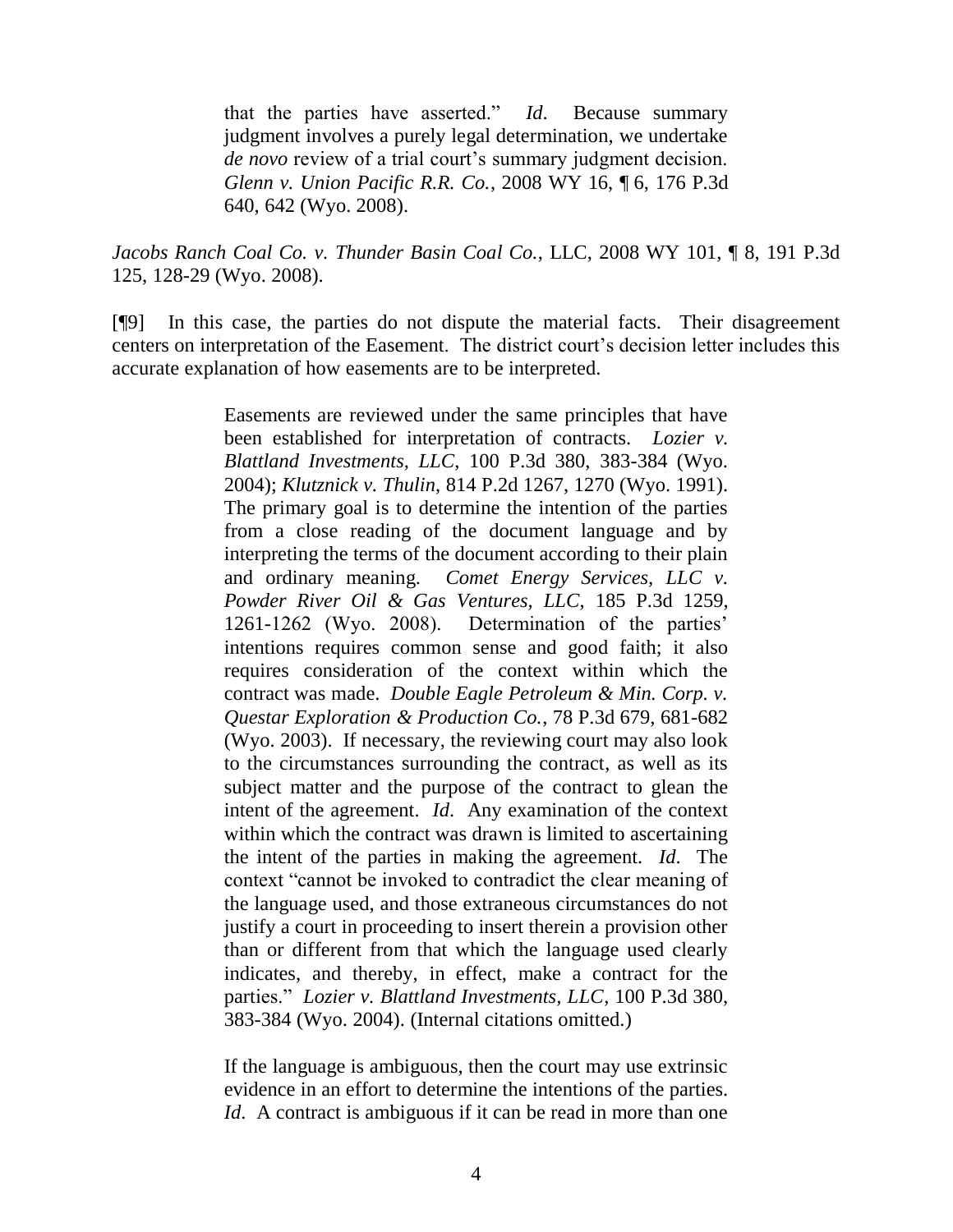way. *Dwan v. Indian Springs Ranch Homeowners Ass'n Inc.*, 186 P.3d 1199, 1202 (Wyo. 2008). Whether a contract is ambiguous is a question of law for the court to decide. *State, ex rel., Arnold v. Ommen*, 201 P.3d 1127, 1137 (Wyo. 2009).

## *DISCUSSION*

### *Is the Lusby Easement ambiguous?*

[¶10] Applying the standard of review set forth above, we begin our analysis by examining the Lusby Easement closely to determine if it provides an unambiguous expression of the intentions of the parties, or if it is ambiguous because it can be read more than one way. The Landowners and the Commission agree that the Easement unambiguously provides that the landward boundary of the walking easement is a line located one hundred feet from the high water line of the river. It is only the streamside boundary that is in dispute. The Landowners contend that the Easement clearly and unambiguously states that the streamside boundary of the Easement is the high water line of the river. The Commission also asserts that the Easement is clear and unambiguous, but claims that it establishes the middle of the river as the streamside boundary of the walking easement.

[¶11] The Landowners argue that the Plat and Survey document, incorporated by reference as part of the Lusby Easement, provides "a metes and bounds legal description of the Easement, including the land encumbered and the boundaries." This description, they contend, designates the high water line of the river as the streamside boundary of the Lusby Easement. However, the description contained in the Plat and Survey is not a metes and bounds description. A metes and bounds description

> operates, in its most common format, by delineating the external boundaries of a parcel of land. The external metes and bounds of the property are recited, in serial fashion, until there is a closure with the beginning point. More specifically, the description is made up of a series of "calls," each of which is composed of (1) a course or direction and (2) a distance. When the calls finally close with the beginning point, the description is complete.

14 *Powell on Real Property* § 81A.05[2], at 81A-83 (2000). A key characteristic of a metes and bounds description is that it describes a complete boundary – the "bounds" – starting at a point of beginning and returning to that same point of beginning. "Accordingly, a description by metes and bounds, whether along natural or artificial boundaries or by courses and distances, must be by continuous lines, one commencing where the other leaves off and the final line returning to the point of beginning." III *American Law of Property* § 12.105, at 413 (1952). A deed in which "the metes and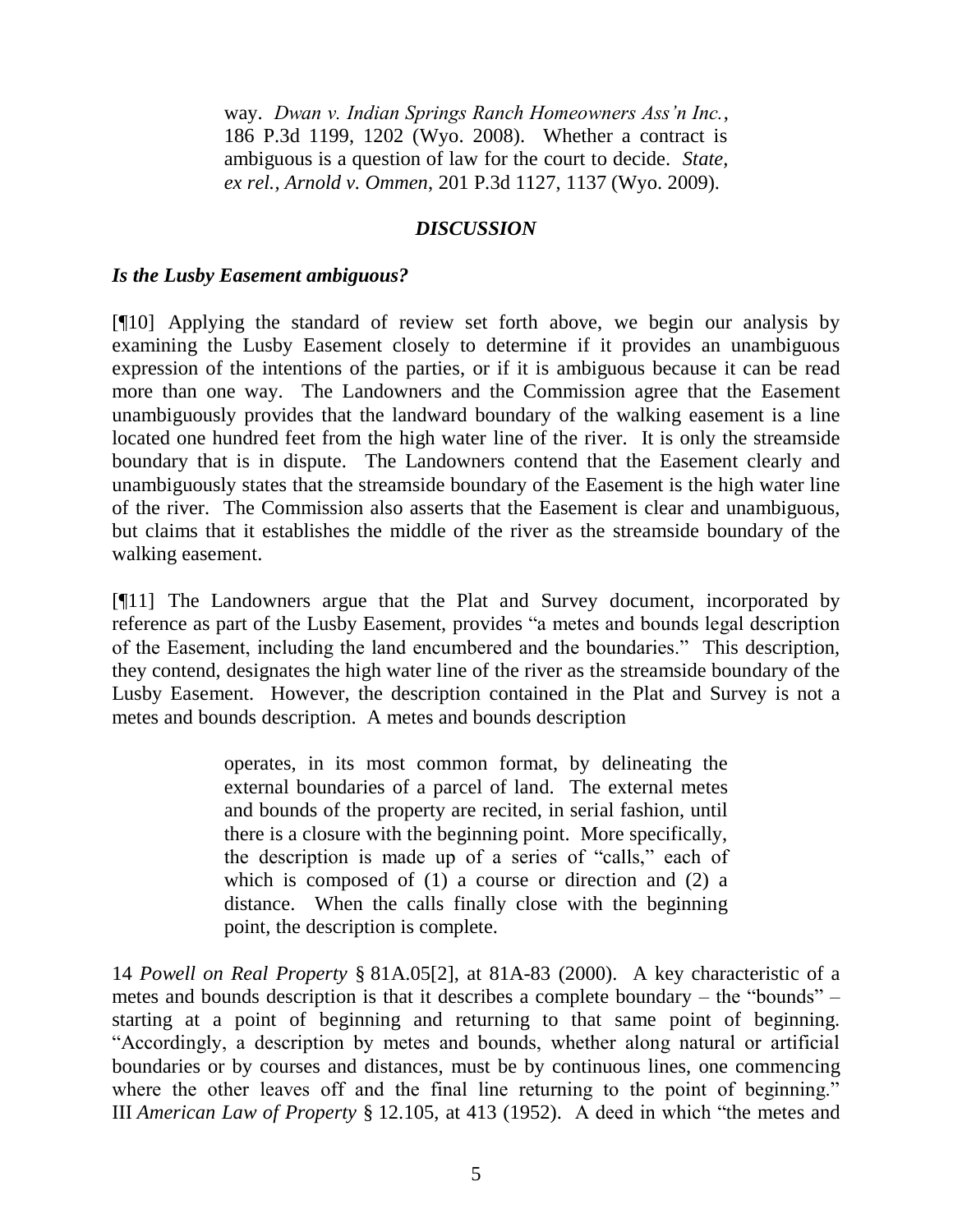bounds description did not close on the north boundary line" is faulty. *Arndt v. Sheridan Congregation of Jehovah's Witnesses*, 429 P.2d 326, 327 (Wyo. 1967).

[¶12] We quoted this example of a metes and bounds description in *Barrett v. Guernsey*, 652 P.2d 395, 396 n.1 (Wyo. 1982):

> Beginning at the Southwest corner of Lot 32, West Subdivision to the Town of Guernsey, Platte County, State of Wyoming, and considering the South line of said Lot 32 to bear South 89º 40" West with all bearings herein being relative thereto; thence South 89º 40" West, 138 feet to a line of old fence posts; thence North 12º 35" East, along said line of old fence posts, 40.0 feet; thence North 77º 25" West, 25 feet to a post; thence North 12° 35' East 21.5 feet; thence South 77° 25' East, 25 feet; thence North 12° 35' East, 287.33 feet; thence North 89º 40" East, 60.32 feet to the Northwest corner of said Lot 32; thence South  $00^{\circ}$  17' East, along the West line of said Lot 32, 340.0 feet to the Point of Beginning, containing 0.8 acres more or less.

Another example can be found in the Lusby Easement, where metes and bounds descriptions are given for the two parking lots. The description of Parking Lot No. 2:

> Begin[s] at the northwesterly corner of the Parcel being described, which corner and point is located in the north line of said NE¼ NW¼, Section 1 at S. 89º16" E., 274.7 feet from the northwesterly corner thereof; thence from said point of beginning, S. 89º16" E., 200.0 feet along said north line of the NE¼ NW¼, to a point and northeasterly corner of said Parcel; thence S. 5°20' E., 405.7 feet to the southeast corner of said Parcel; thence N. 89º16" W., 200.00 feet to the southwest corner of the Parcel being described; thence N. 5º20" W., 405.7 feet to the point of beginning and containing 1.85 acres, more or less.

Both examples describe a complete outer boundary surrounding a parcel of land, beginning and ending at the same point, and specifying the acreage of the parcel, more or less.

[¶13] In contrast, the Plat and Survey"s description of the walking easement does not set forth the boundaries of a parcel of real property. It describes only a single "easement line" 100 feet from the high water line. The description does not begin and end at the same point. It begins "at point 1," located between Sections 1 and 36, and ends at "point" 55," a different location on the boundary of Section 35. It does not describe the boundary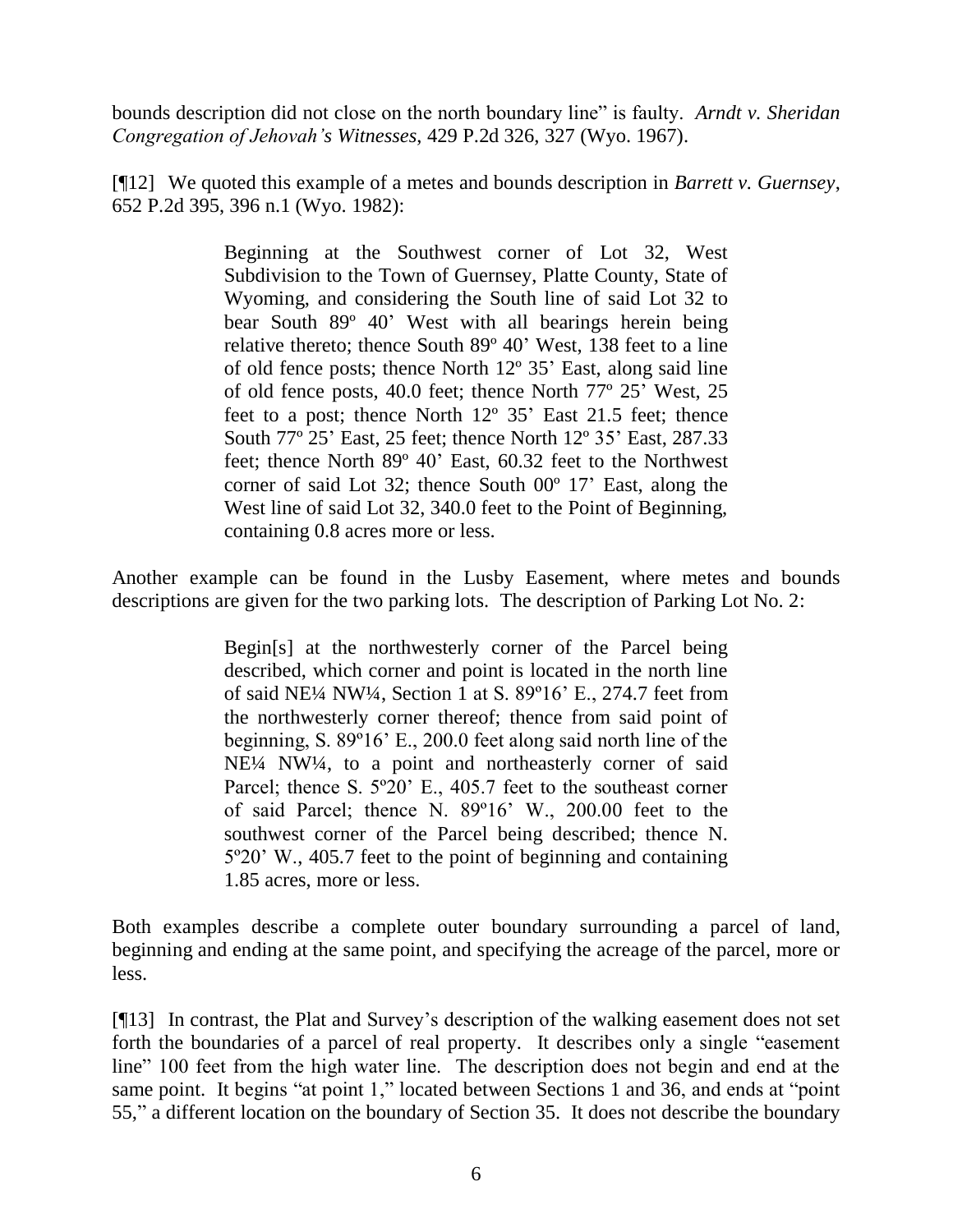of a parcel of land containing a specified number of acres, but rather an easement line with "a total length of 10,977.1 feet or 2.08 miles, more or less."

[¶14] All parties agree that this single "easement line" described in the Plat and Survey is intended to be the landward boundary of the walking easement.<sup>1</sup> What is missing from the language of the Easement documents, however, is any explicit designation of the streamside boundary of the walking easement. Nowhere in the Lusby Easement is there any explicit designation of the streamside boundary.

[¶15] The Landowners urge us to interpret the Easement documents as specifying the high water mark as the streamside boundary. They repeatedly point out that the high water line is specifically marked on the map, and can be relocated even now based on the description provided in the Lusby Easement. While that may be true, it does not tell us whether the high water line was meant to be a boundary line, or only a reference for locating the landward side of the walking easement. Nothing in the language of the Lusby Easement answers that question. On the map included within the Plat and Survey, the high water line is marked with a light line of long dashes and three dots.<sup>2</sup> The boundaries of the parking lots and boat launching ramp are marked with dark lines of one long dash and two short dashes, and this same dark line is used to mark the landward boundary of the walking easement.<sup>3</sup> The difference between the lines is not explained on the map or elsewhere in the Lusby Easement. However, the fact that the high water line is marked differently from the other boundary lines suggests that the high water line was meant to be something other than a boundary line. What that is remains ambiguous.

[¶16] Both parties rely on *Glover v. Giraldo*, 824 P.2d 552 (Wyo. 1992). The Commission cites the case for the rule that "Where a deed describes land bounded by a non-navigable stream and names the stream as a monument, a presumption exists that the grant extends to the center and the thread of the stream is the true boundary." *Id*. at 554. The Landowners cite it because "The presumption is rebuttable by any words which clearly indicate an intention of the grantor to restrict the grant to the edge, shore, or some point other than the thread of the stream." *Id*. at 555. The presumption stated in *Glover* does not help the Commission, however, because the Lusby Easement does not expressly name the North Platte River as a monument or boundary. It refers only to a "permanent

 $\overline{a}$ 

<sup>1</sup> A metes and bounds description may also be in a center line format, *e*.*g*., "A right-of-way having a width of 100 feet and being 50 feet on either side of a center line described as follows: . . . ." *Powell* at 81A-85. In the Lusby Easement, the boat launching ramp easement is described in this format. It is clear, however, that the walking easement is not described in this format, and none of the parties contend that the line described in the Plat and Survey is intended to be the center of the walking easement.

 $2$  It looks something like this:  $\frac{2}{1}$  ...  $\frac{2}{1}$  ...

 $3$  It looks something like this:  $\frac{1}{2}$   $\frac{1}{2}$   $\frac{1}{2}$   $\frac{1}{2}$   $\frac{1}{2}$  .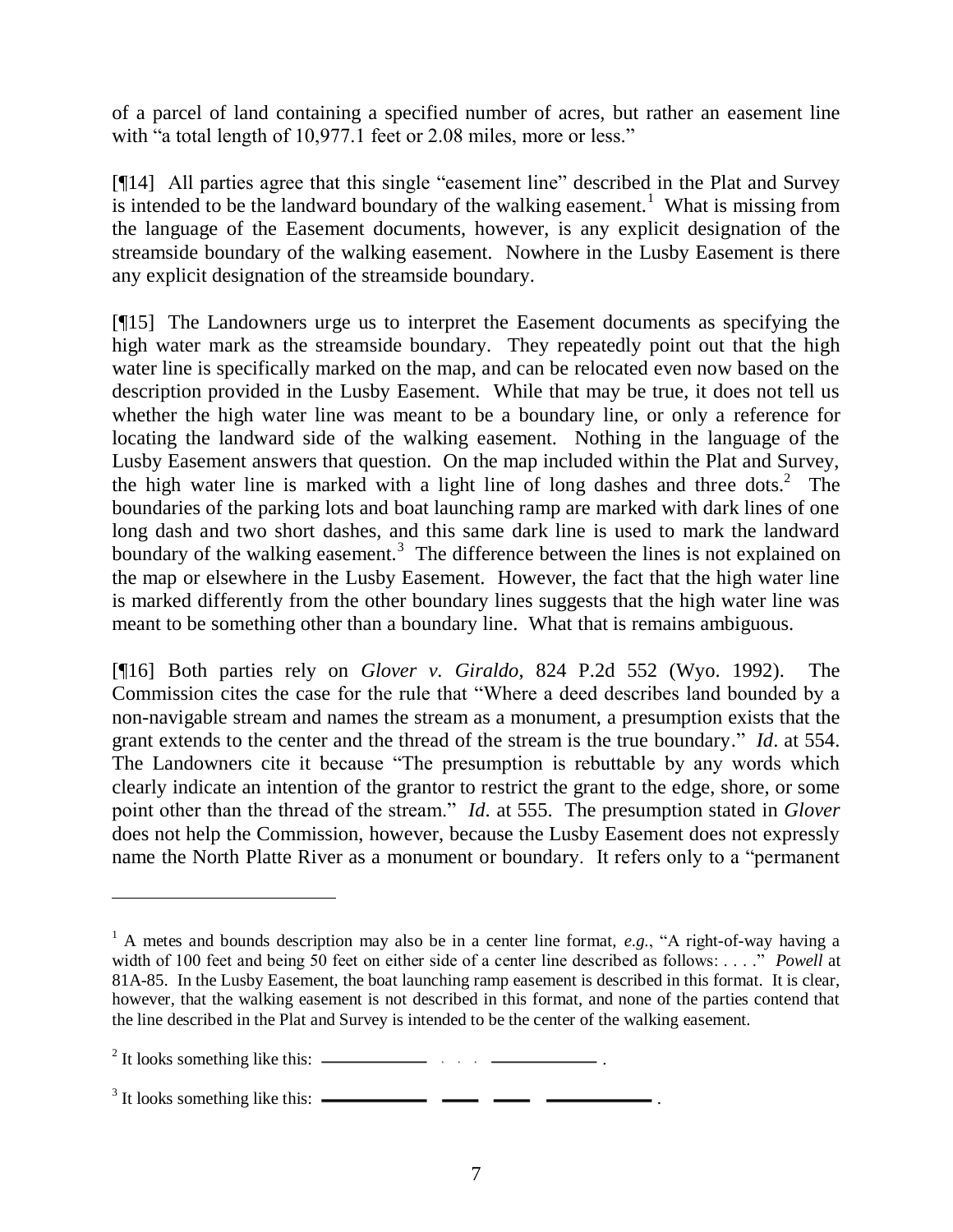public walking easement, one hundred (100) feet in width, for public fishing and migratory waterfowl hunting on the North Platte River." *Glover* does not help the Landowners, either, because there are no words in the Lusby Easement indicating a clear intent to place the boundary at the edge of the river or anywhere else. The Plat and Survey refer to "A Strip 100 feet in width, as measured 100 feet to the right from the right and northerly High Water Line of the North Platte River," but never expressly states that the high water line is meant to be the boundary of the walking easement. The inherent ambiguity in the Lusby Easement is that it simply does not say what the streamside boundary of the walking easement was intended to be.

[¶17] The Landowners rely most heavily on the fact that the walking easement is described as "one hundred (100) feet in width" in the granting document, and as a "Strip 100 feet in width" in the Plat and Survey. Because the landward boundary of the Easement is located 100 feet from the high water line, and the walking easement is a strip 100 feet in width, the Landowners maintain that the high water line must necessarily be the streamside boundary of the walking easement.

[¶18] This interpretation is entirely plausible. However, as the district court recognized, the language highlighted by the Landowners must be considered in context. We interpret the Easement documents "as a whole, and meaning should be afforded to all of the language used by the parties if that can be done and a reasonable construction achieved." *Quin Blair Enterprises, Inc. v. Julien Const. Co.*, 597 P.2d 945, 951 (Wyo. 1979). We must, therefore, also consider the language of the Lusby Easement stating that the purpose of the walking easement is to allow "public fishing and migratory waterfowl hunting on the North Platte River."<sup>4</sup> This purpose is confirmed by the title of the document: "Permanent Easement for Public Fishing, Migratory Waterfowl Hunting, and Boat Launching."

[¶19] The Commission argues that these stated purposes would be utterly frustrated if the Landowners are correct that the streamside boundary of the walking easement is the high water line. As the district court took note, the water of the North Platte River runs as high as the high water mark only during a short time in the spring. At all other times, there will be a strip of dry land between the high water line and the water in the river. If the Landowners are correct, and the Easement is bounded by the high water line, the public has no right to cross the strip of dry land to get from the Easement to the river.

 $\overline{a}$ 

<sup>4</sup> The Landowners correctly assert that the question of whether the Lusby Easement is ambiguous must be answered based solely on the language of the easement documents, and not on extrinsic evidence. They then argue that the purpose of the easement "only comes into play if the Commission [is] first successful in establishing that the Lusby Easement is ambiguous." However, because the purpose is expressly set forth in the language of the easement, it is not extrinsic, and the district court properly considered the stated purpose in an effort to interpret the Lusby Easement.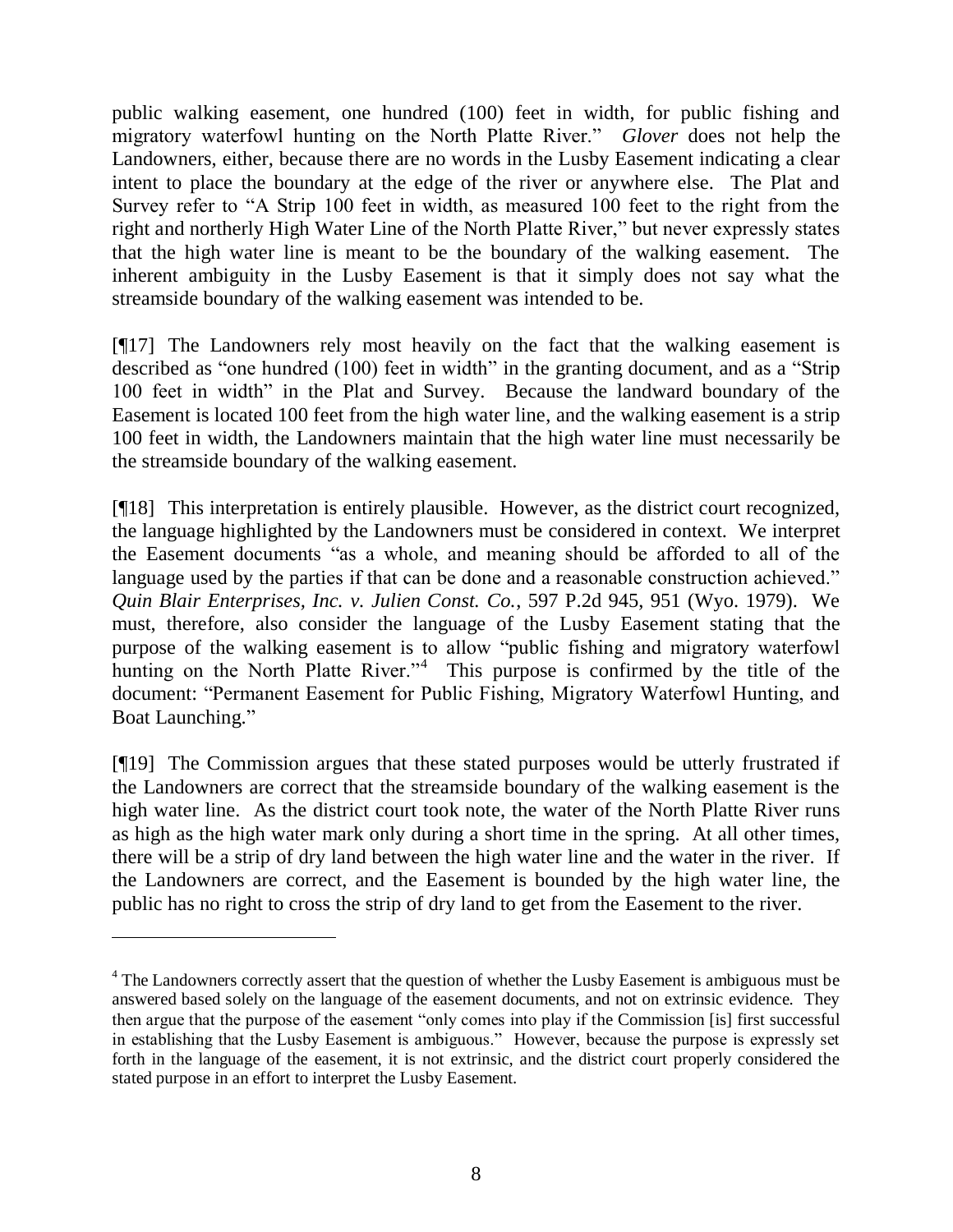[ $[20]$  As the district court wrote, "any fisherman knows<sup>5</sup> that it is nearly impossible to cast a fishing line, either bait, lure, or fly, across any distance of open ground to a river," or to "reel in a fish" across a strip of dry land.

> In addition, if hunters were unable to have their dogs go in the river to retrieve downed birds, they would be faced with the choice of either shooting only those birds certain to fall onto the walkway, again a near impossibility, or abandoning those birds that fall into a river which, apart from the obvious ethical problems, has criminal ramifications (*Wyo. Game and Fish Commission Regulations*, Ch. 14, Sec. 4(a): No person shall wound or kill any migratory bird without making a reasonable effort to retrieve it and reduce it to possession).

[¶21] There is a clear conflict in the Lusby Easement between the stated width of the walking easement (100 feet) and the stated purposes of the walking easement (public fishing, migratory waterfowl hunting, and boat launching). Our decision in *Rouse v. Munroe*, 658 P.2d 74, 76 (Wyo. 1983), provides useful precedent for dealing with such a conflict. In that case, Mr. Munroe had granted Mr. Rouse an easement that was described as covering "approximately 10 acres, more or less." The stated purpose of the easement was to allow Mr. Rouse to construct a dam "for the purpose of a stock water reservoir and in accordance with [the] application dated September 26, 1955 which is on file in the State Engineer's Office." *Id*. The referenced application proposed a dam with the high-

 $\overline{a}$ 

 $<sup>5</sup>$  The Landowners object strenuously to the district court's taking judicial notice of what "any fisherman"</sup> knows." The district court cited *Fort Defiance Housing Corp. v. Lowe*, 5 Am. Tribal Law 394 (2004), for the proposition that "Judicial notice is appropriate in matters of custom and tradition." More directly applicable legal authority can be found in Wyoming cases. *E*.*g*., *TR v. LVM*, 2009 WY 76, ¶ 6, 209 P.3d 879, 882 (Wyo. 2009) (quoting W.R.E. 201(b): "A judicially noticed fact must be one not subject to reasonable dispute in that it is either (1) generally known within the territorial jurisdiction of the trial court or (2) capable of accurate and ready determination by resort to sources whose accuracy cannot reasonably be questioned."). Judicial notice is often taken of matters of common knowledge. *E*.*g*., *Lawson v. Schuchardt*, 363 P.2d 90, 92 (Wyo. 1961) ("Moreover, it is well recognized that a court is entitled to take judicial notice of climatic conditions."); *Sowerwine v. Nielson*, 671 P.2d 295, 300 (Wyo. 1983) ("It is common knowledge, especially in the west where heavy snows can accumulate in the mountains, that unusual spring runoffs may substantially change the location of streams and rivers."); *Roussalis v. Wyoming Med. Ctr., Inc.*, 4 P.3d 209, 248 (Wyo. 2000) ("It is common knowledge that in major projects construction costs are difficult to manage."); *Beard v. Brown*, 616 P.2d 726, 733 (Wyo. 1980) ("It is common knowledge that dirt roads become dusty when traveled upon."); *Endresen v. Allen*, 574 P.2d 1219, 1222 (Wyo. 1978) ("It is common knowledge that the mere presence of a dog or other animal upon a highway or street can be a serious distraction to, and even interference with, traffic."). The district court did not err in taking judicial notice of the fact that the North Platte River often runs below the high water line, or the fact that it would be difficult to fish or hunt without access to the stream bed.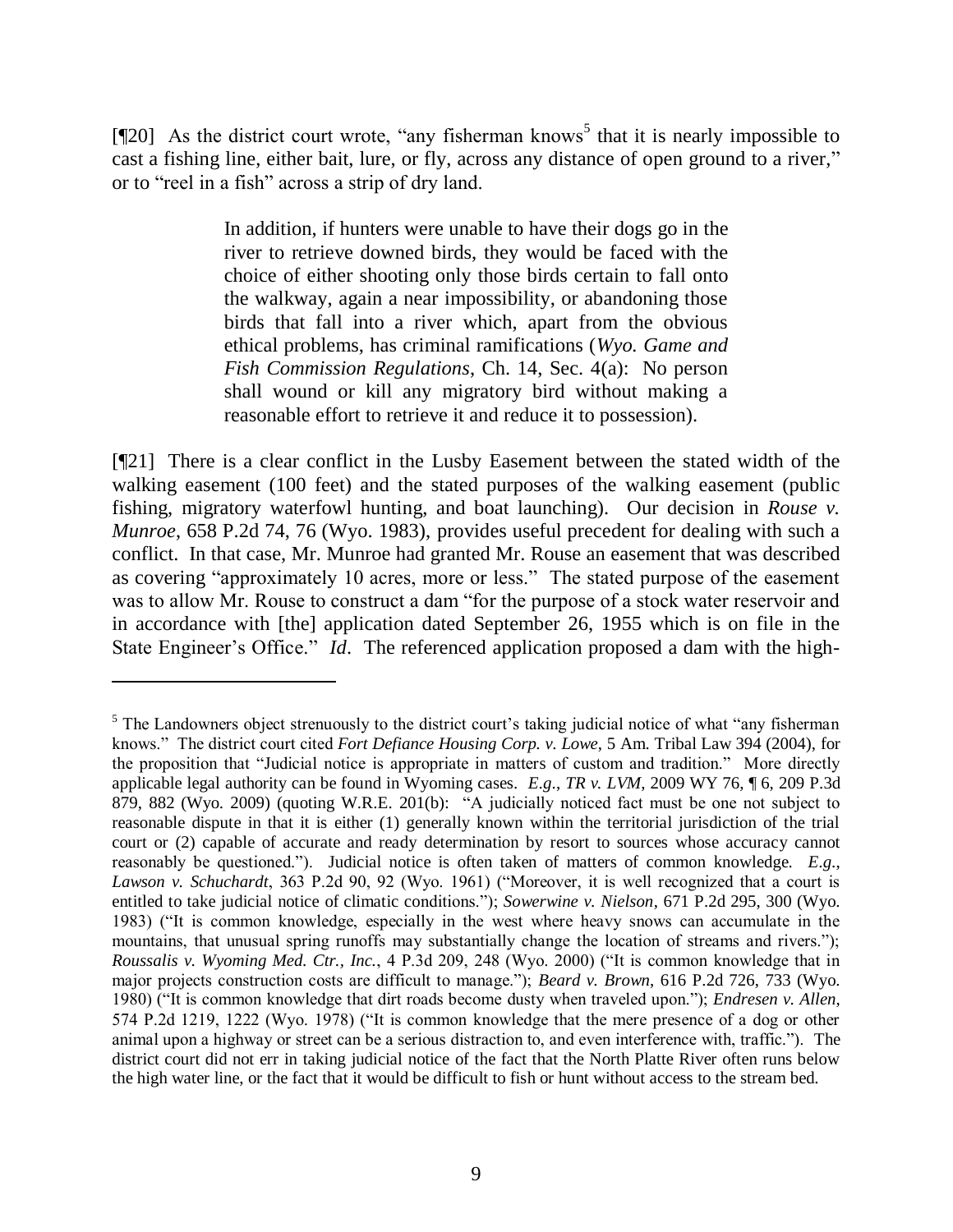water line 17 feet above the creek bottom and a capacity of 162.9 acre feet of water. When the dam was constructed, the resulting reservoir was not 10 acres, as described in the easement, but more than 15 acres. Mr. Munroe sought to enjoin Mr. Rouse from flooding any more than 10 acres of his land.

[¶22] We noted that our basic purpose was to "determine the intent of the parties as embodied in the instrument, just as we are asked to do in any other case involving the construction of a contract." *Id.* at 77. We then said:

> The parties to this appeal both contend that the easement agreement is clear on its face and that the intent of the parties can be determined from within the four corners. With this contention we cannot agree. From our viewpoint, the language contained in the easement agreement can be read in two ways. First of all, the contract can be read to provide an easement for the construction and maintenance of a stockwatering reservoir with a capacity water level of 17 feet above the creek bottom at the dam site. From another point of view, the contract can be read to provide for an easement of ten acres of land for the purpose of inundating that area for maintenance of a stock-watering reservoir. Given this double meaning, we believe it is necessary to resort to extrinsic evidence in order to determine the actual intent of the contracting parties.

*Id.* at 78. Based on the extrinsic evidence in that case, we concluded that the intent was to establish a reservoir with a capacity of 162.9 acre feet, and that the use of "the "10 acres, more or less" language by the parties was merely an estimation on their part of the amount of acreage that would be inundated." *Id*.

[¶23] Applying similar reasoning here, we conclude that the Lusby Easement is ambiguous. First, the language can be read to establish an easement for the purpose of fishing and migratory waterfowl hunting, with its streamside boundary at the middle of the river. From another point of view, the language can be read to establish a walking easement 100 feet in width with the streamside boundary at the high water line. Giving effect to both readings is impossible. We therefore agree with the district court that the "inconsistency between the seemingly restricted walk way for fishermen and hunters on one hand, and, on the other hand, the expressed intent within the easement to allow fishing and migratory bird hunting . . . creates an ambiguity within the easement."

# *Interpreting the Lusby Easement using extrinsic evidence*

[¶24] The Commission points out that all of the documents contemporaneous with the Lusby Easement indicate that the walking easement was intended to extend to the middle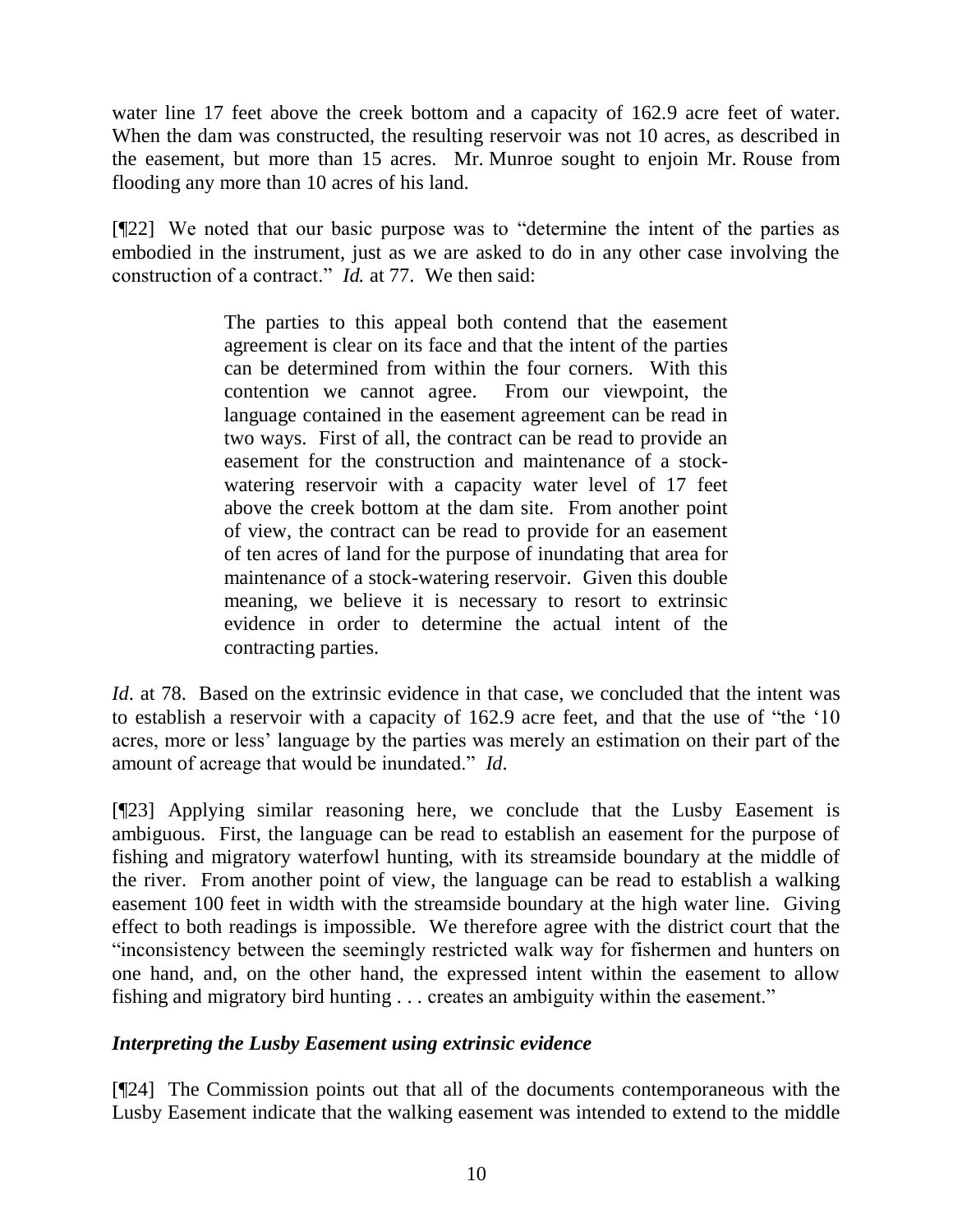of the river. The most telling of these documents is the sales contract. It unambiguously states that the Easement "shall extend from midstream of the said North Platte River outward to a point 100 feet above and beyond the high water line."

[¶25] The Landowners contend that "[t]he fact that the parties chose not to use the language of the sales contract [in the Easement documents] speaks volumes – they changed their minds." This contention is undermined by the Commission"s certifications to the Secretary of the Department of the Interior. Two certifications were submitted as part of an application for federal funding of part of the purchase price, the first soon after the sales contract was executed, and the second soon after the Easement documents were executed. Both certifications clearly reflect the Commission"s understanding that the middle of the river was intended to be the boundary of the walking easement.

[¶26] The Landowners claim that the sales contract cannot be used to help interpret the Easement documents because, under the doctrine of merger, the Easement documents are controlling over the sales contract. In support of this claim, they cite *Bixler v. Oro Management, L.L.C.*, 2004 WY 29, ¶ 14, 86 P.3d 843, 848 (Wyo. 2004), in which we stated that "the deed is the final agreement and all prior terms, whether written or verbal, are extinguished and unenforceable." (Quoting *Hansen v. Stichting Mayflower Recreational Fonds*, 898 F. Supp. 1503, 1515 (C.D. Utah 1995).) They also rely on *Sowerwine v. Keith*, 997 P.2d 1018, 1020 (Wyo. 2000), in which we stated that "All conversations, contemporaneous negotiations, and parol agreements between the parties that occurred prior to the written agreement are merged into the written agreement."

[¶27] The flaw in the Landowners" claim is exposed when the language from *Sowerwine* is placed in context:

> When contract provisions are not ambiguous or uncertain, the document speaks for itself. With an unambiguous agreement, we secure the parties' intent from the words of the agreement as they are expressed within the four corners of the document. All conversations, contemporaneous negotiations, and parol agreements between the parties that occurred prior to the written agreement are merged into the written agreement. *We turn to extrinsic evidence and rules of contract construction only when the contract language is ambiguous and its meaning is doubtful or uncertain*.

*Id*. (Emphasis added and internal citations omitted.) Because the Lusby Easement deed is ambiguous, the merger doctrine does not preclude us from considering the extrinsic sales contract as an aid in interpreting the deed language.

[¶28] The Commission submitted affidavits from several witnesses attesting that they have observed fishermen and hunters wading into the river at the Lusby Easement for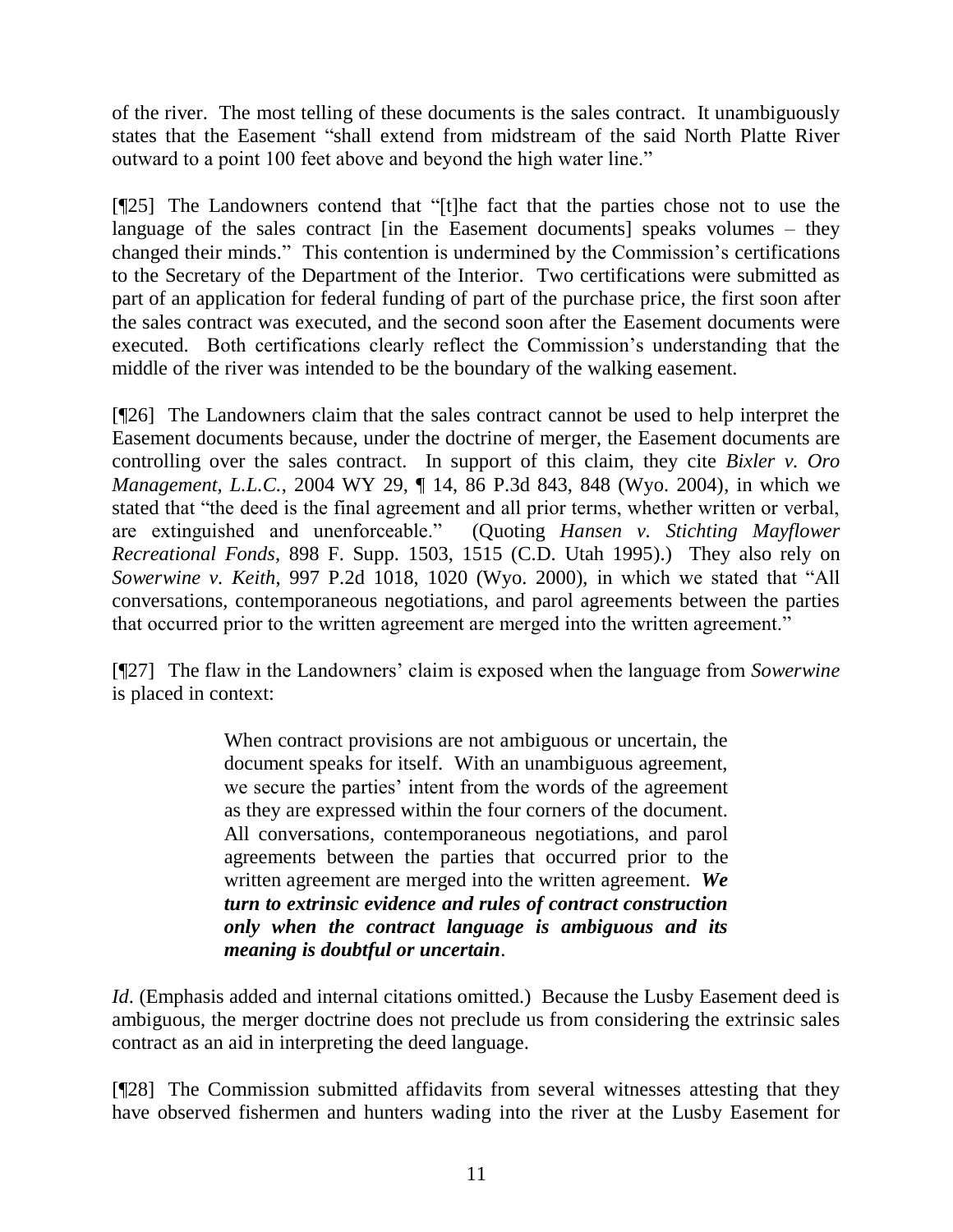many years. The district court found that these affidavits constituted "ample evidence that it has been the long-standing custom for fishermen to wade into the river from the bank and to fish offshore," and concluded that, "If the parties wanted the public restricted in the manner proposed by [the Landowners], one would think the Lusbys would have objected to the fishermen wading." We note, however, that the Lusbys sold their property in 1971. The affidavits refer to wading in the river only as far back as the early-1970"s, which provides little insight into the parties" intentions in 1964 when the Lusby Easement was granted.

[¶29] Even disregarding the affidavits, however, we find that the sales contract and the Commission"s certifications firmly establish that the Lusby Easement was meant to extend to the middle of the river.<sup>6</sup> As pointed out by the district court, the Landowners "presented no evidence on this point," but instead rely solely on their position that the language of the Easement is plain and unambiguous. Given the absence of any genuine issue of material fact and our agreement with the district court's conclusion that the Commission was entitled to judgment as a matter of law, we affirm the district court's grant of summary judgment in favor of the Commission.

# *Prescriptive Easement*

 $\overline{a}$ 

[¶30] Because we affirm the district court's grant of summary judgment in favor of the Commission, there is no reason for the Commission to pursue a claim of prescriptive easement, and no need for us to consider the Landowners' contention that the Commission cannot claim a prescriptive easement under Wyoming law.

# *Location of the Boat Launching Ramp*

[¶31] All parties agree that the Lusby Easement"s description of the boat launching ramp is clear and unambiguous. It is also undisputed that the ramp was initially constructed in the specified location, but was later moved to a different spot. The Landowners sought an injunction requiring the Commission to remove the current boat ramp, reclaim the area, and reconstruct the ramp in the location specified in the Lusby Easement. In response, the Commission explained that it had moved the boat ramp at the request of Mr. Davison. The Davisons own the property on which the old boat ramp was built, and

<sup>&</sup>lt;sup>6</sup> The Landowners also object to the interpretation that the boundary for the easement is the middle of the river because "there is no way to determine where that "middle of the river" is located." We note, however, that it is not uncommon to designate the middle of a stream as the boundary of a parcel of land. *See*, *e*.*g*., *Glover*, 824 P.2d at 554-55. In fact, when the Wyoming Territorial Legislature established Sheridan County in 1888, it specified "the center of the channel of the Big Horn River" as one of its boundaries. *See Board of County Comm'rs of Crook County v. Board of County Comm'rs of Sheridan County*, 17 Wyo. 424, 435, 100 P. 659, 662 (Wyo. 1909).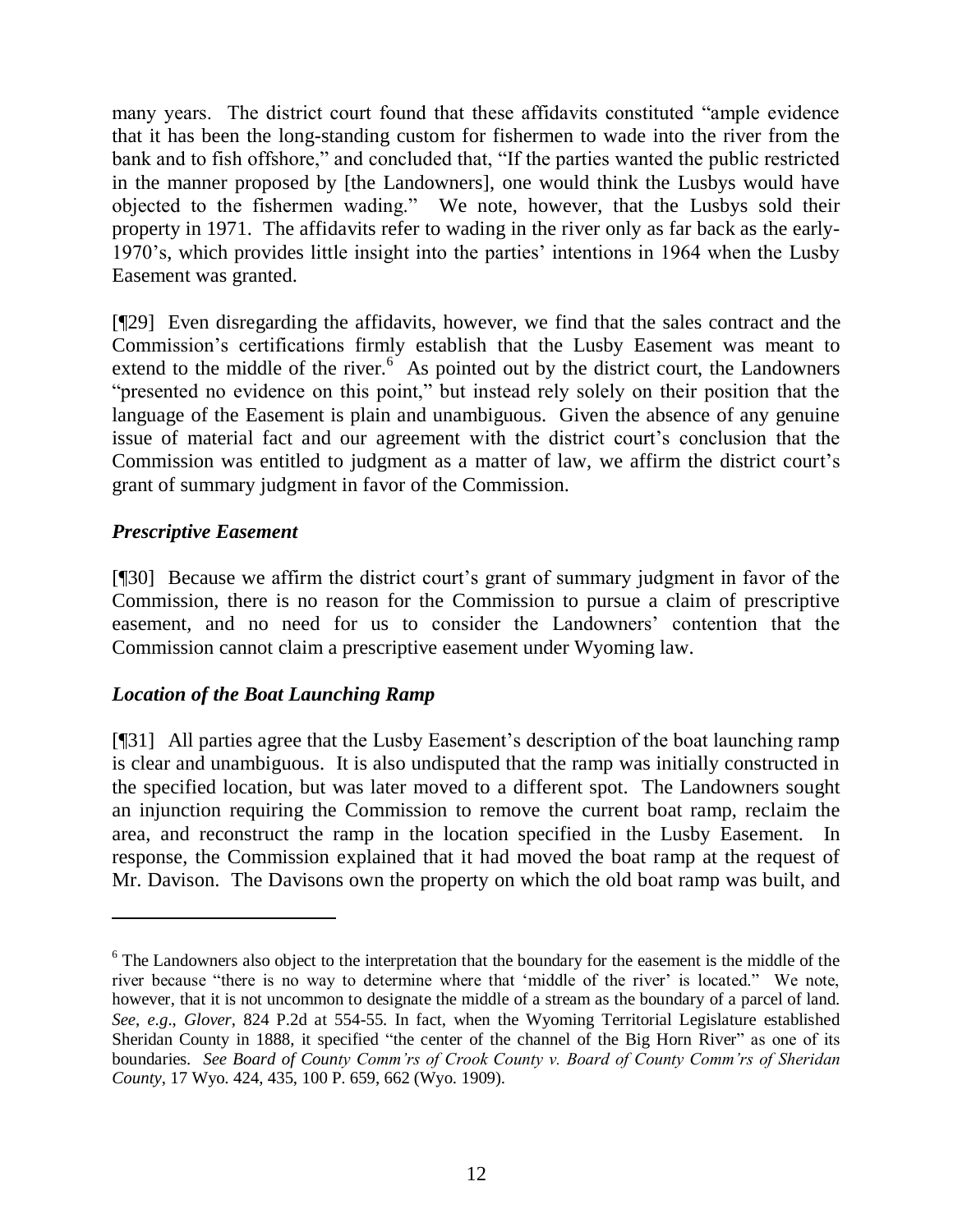on which the present ramp is located.

[¶32] The Commission supported its explanation with the affidavits of several employees. Mr. Kofron stated in his affidavit that:

> In approximately 2005, a lawyer representing Mr. Davison, contacted the [Commission] requesting that the boat launch be moved to a different, but nearby location because, in part, the platted boat launch area was too close to Mr. Davison"s house. Myself and Al Conder met with Mr. Davison and his attorney. In addition to the request to move the boat launch area, Mr. Davison"s lawyer also requested that boulders be positioned to prevent driving on his property, and that signs defining the landward side of the easement be created and affixed. The [Commission] accommodated Mr. Davison"s request, at the [Commission's] expense.

Mr. Conder"s affidavit was consistent with Mr. Kofron"s, and provided this additional information:

> After that meeting, neither the Davisons, nor the attorney we met with, ever communicated any concern or complaint regarding the work that was done to move the boat launch (and signs), and close the old boat launch. Until this litigation began it appeared as if the [Commission] had done exactly as Mr. Davison and his attorney had wanted for the boat ramp.

The affidavit from Mr. DeBerard indicated that he was involved in the physical work of moving the boat launch ramp:

> On September 27, 2005, we were out on the job site, we were talking about how we wanted the jobsite to look and Mr. Davison [waved] us over. Mr. Davison asked us several questions about signs on the easement and the easement boundary. Mr. Davison did not ask any questions, nor did he express any concern, about the work we were doing on the new and old boat launch areas. He seemed excited about the new boat launch area as he stated that the previous area seemed to invite unwanted trespass onto his lot. We closed off the old launch with boulders so no one could park there in the future.  $\ldots$  The [Commission] spent \$2,116.72 on the Lusby job, including the cost of the materials (including boulders), and employee time.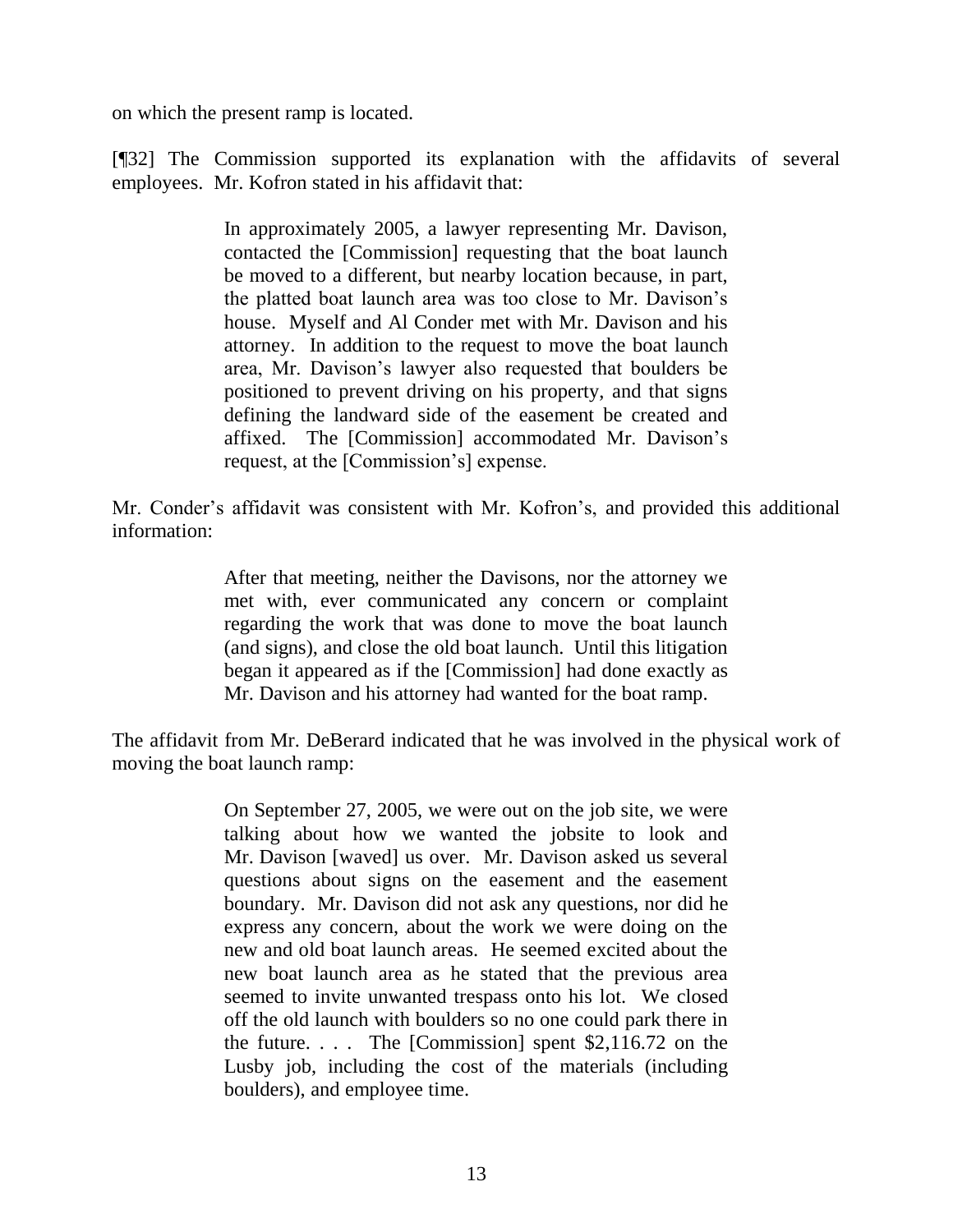[¶33] Based on these facts, the Commission contended that Mr. Davison's claim was barred by the doctrine of promissory estoppel. It listed the elements of promissory estoppel as: "a clear and definite agreement; proof that the party urging the doctrine acted to its detriment in reasonable reliance on the agreement; and the equities support the enforcement of the agreement." *Loghry v. Unicover Corp.*, 927 P.2d 706, 710 (Wyo. 1996). Applying this theory to the facts established in the employees' affidavits, the Commission maintained that it was entitled to judgment as a matter of law on this claim.

[¶34] After oral argument on the parties" cross motions for summary judgment, the district court first noted the undisputed facts that Mr. Davison had "requested that the ramp be moved," and that the Commission had "accommodated this request at a cost of \$2,116.72." The district court then wrote:

> Now [the Landowners], particularly Davisons, have asserted a claim for trespass because the public is using the new boat ramp. At oral argument, the [Landowners] argued that the written easement agreement could not be changed by an oral agreement. It is not clear, but I assume this is a reference to the statute of frauds, Wyo. Stat. Ann. § 1-23-  $105(a)(v)$ .

> If the [Landowners] are contending that they are not bound by their agreement to move the boat ramp, they cannot rely on the statute of frauds because of the complete performance of the agreed modification. Wyoming has recognized that either full or part performance of a contract involving land will avoid the statute of frauds defense. *Parkhurst v. Boykin*, 94 P.3d 450, 458 (Wyo. 2004). The modification may also be enforceable on the basis of promissory estoppel. *Linton v. E.C. Cates Agency, Inc.*, 113 P.3d 26, 32 (Wyo. 2005).

> In this case, application of either exception defeats the [Landowners' claim]. There is no question that the new boat ramp has been constructed and is in use. Therefore, there is complete performance of this agreement. In addition, the required elements of promissory estoppel have been met: (1) the existence of a clear and definite agreement; (2) proof that the party urging the doctrine acted in reasonable reliance on the agreement; and (3) equities supporting the enforcement of the agreement. *Baker v. Ayres and Baker Pole and Post, Inc.*, 170 P.3d 1247, 1250 (Wyo. 2007). Again, the evidence is not in dispute. The parties had an agreement to move the ramp. The [Commission] moved the ramp reasonably relying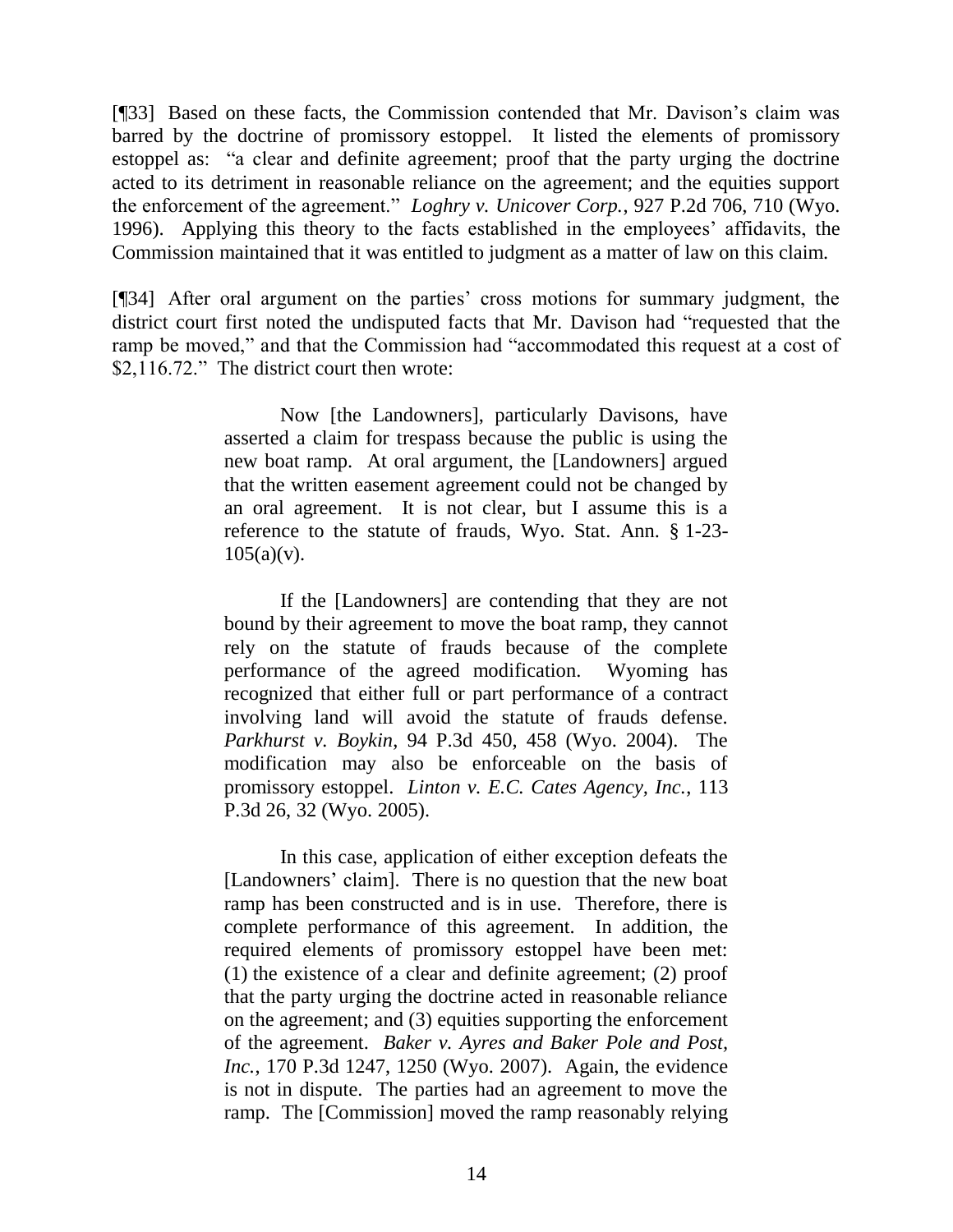on Davison"s request and the agreement of the parties to move the location of the ramp. Finally, the [Commission] expended money, manpower, and time to move the ramp solely to accommodate the Davisons. The equities strongly favor enforcement of the agreement to move the ramp.

[¶35] When the Commission moved for summary judgment, it had the "initial burden of establishing a *prima facie* case for summary judgment by showing that no genuine issue of material fact exists." *Alloway v. RT Capital, Inc.*, 2008 WY 123, ¶ 7, 193 P.3d 713, 715 (Wyo. 2008); *Boehm v. Cody Country Chamber of Commerce*, 748 P.2d 704, 710 (Wyo. 1987). With the facts established in the Commission"s affidavits, discussed above, the Commission carried that burden. The burden then shifted to the Landowners to "present specific facts to demonstrate a genuine issue of material fact exists." *Alloway*, ¶ 8, 193 P.3d at 715; *Hatton v. Energy Electric Co.*, 2006 WY 151, ¶ 9, 148 P.3d 8, 12 (Wyo. 2006).

> After a movant has adequately supported the motion for summary judgment, the opposing party must come forward with competent evidence admissible at trial showing there are genuine issues of material fact. The opposing party must affirmatively set forth material, specific facts in opposition to a motion for summary judgment, and cannot rely only upon allegations and pleadings . . . , and conclusory statements or mere opinions are insufficient to satisfy the opposing party"s burden.

*Alloway*, ¶ 8, 193 P.3d at 715, quoting *Cook v. Shoshone First Bank*, 2006 WY 13, ¶ 12, 126 P.3d 886, 890 (Wyo. 2006).

[¶36] In their brief to this Court, the Landowners assert that "Mr. and Mrs. Davison disagree with the [Commission's] rendition of what occurred in relation to the ... decision to move the boat launch ramp." However, the Landowners never provide their version of what occurred. More importantly, they do not provide a single citation to the record providing any factual support for their disagreement with the Commission's rendition of what occurred. The district court was correct in ruling that there are no genuine issues of material fact with regard to the relocation of the boat ramp.

[¶37] As to whether the Commission was entitled to judgment as a matter of law, we note initially that the Landowners have not raised the statute of frauds in their brief to this Court. Either the district court wrongly interpreted their argument, or the Landowners have abandoned it on appeal. Either way, it is now the law of this case that the statute of frauds, Wyo. Stat. Ann. § 1-23-105(a)(v) (LexisNexis 2009), provides no basis for denying the Commission"s motion for summary judgment.